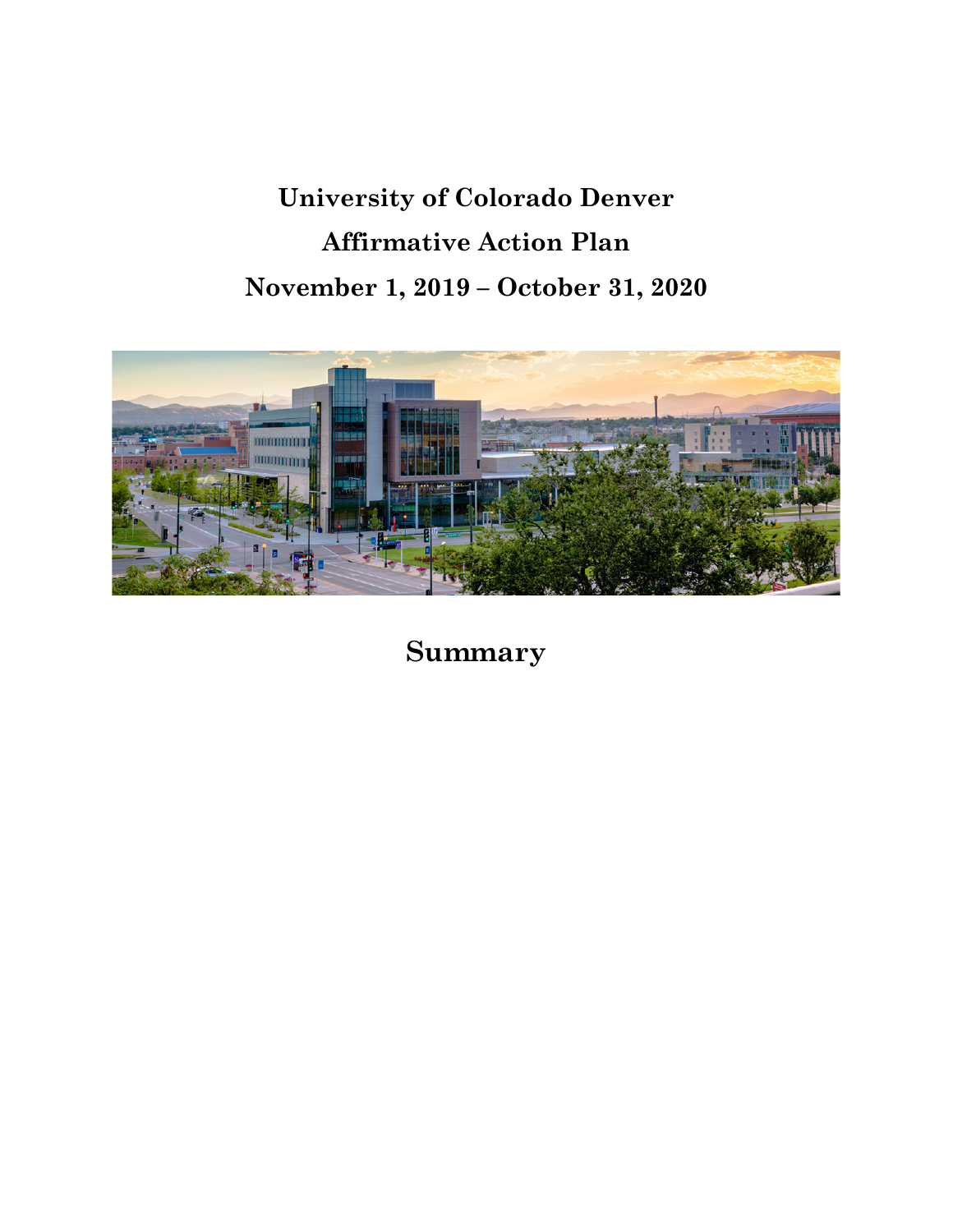

## **Executive Summary**

As part of the Office of Federal Contract Compliance Programs ("OFCCP") requirements and the University's affirmative action program, the University of Colorado Denver ("CU Denver") is required to produce an annual Affirmative Action Plan ("Plan"). The purpose of the Plan is to provide campus leaders, managers, and employees with a comprehensive assessment, including statistical analysis, of our affirmative action efforts. The Plan is designed to identify employment goals, potential barriers to equal employment opportunities, and progress made toward meeting our goals. The Plan includes a set of required statistical reports that allow CU Denver to evaluate its workforce and determine areas where women, racial or ethnic minorities, veterans, and individuals with disabilities are underrepresented.

The current Affirmative Action Plan for the University of Colorado Denver includes 2,666 employees, including both faculty and staff. Minorities make up 21% of the workforce (561 employees), and women make up 55.3% (1,475 employees).

We identify areas of underrepresentation by placement goals. Placement goals are determined annually with respect to women and minorities by calculating differences between current workforce and estimated availability as defined by external labor markets and internal opportunities. If the difference is statistically significant, then a placement goal or area of underrepresentation is identified. Once identified, the campus is to make good-faith efforts to meet, where possible, those goals. Our placement goals for minorities and women for this Plan Year are as follows:

| <b>Job Group &amp; Name</b>                   | <b>Minorities</b>    | Women |
|-----------------------------------------------|----------------------|-------|
| 01-01: Senior Instructor                      | Yes                  |       |
| 01-02: Instructor                             | Yes                  |       |
| 01-04: Adjunct & C/T Associate Professor      | Yes                  |       |
| 01-05: Adjunct & C/T Assistant Professor      | Yes                  |       |
| 01-07: Lecturer $& C/T$ Instructor            | Yes                  |       |
| $02-01$ : Professor                           | Yes                  | Yes   |
| 02-02: Associate Professor                    | Yes                  | Yes   |
| 03-08: Post-Doctoral Fellow                   | Yes                  |       |
| $05-01$ : Grad Assistant – Teaching           | Yes                  |       |
| 06-01: Research Assistant                     | Yes                  |       |
| 19-04: Senior Professional Research Assistant | $\operatorname{Yes}$ |       |
| 22-02: Middle Service Occupations             | Yes                  |       |

Annually, the Affirmative Action Plan analyzes the applicant pools, hires, and promotions to determine whether significant underrepresentation exists in any of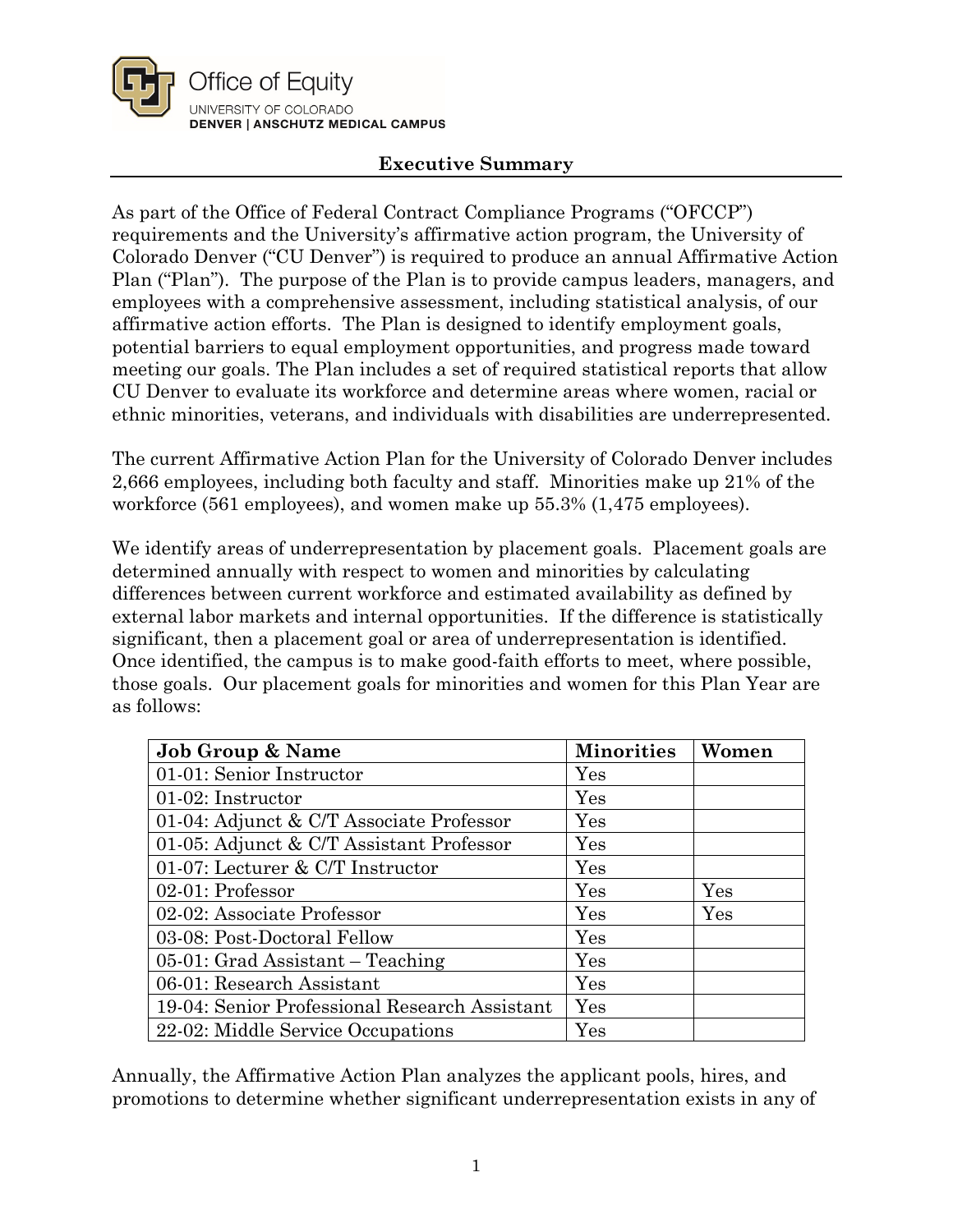

those categories. This Plan Year, minorities in the applicant pool decreased slightly compared to the previous Plan Year, dropping by approximately 2%. Women in the applicant pool increased by 5% over the previous Plan Year. Hires of minorities decreased by 7% compared to the previous Plan Year, and hires of women increased over the previous Plan Year by 6%. Promotions of minorities remained the same as last year, and promotions of women increased by 7% compared to the previous Plan Year.

We also determine annually whether we have met the federally mandated hiring benchmark of 6.4% for protected veterans and the federally mandated utilization benchmark, which is 7%. For this Plan Year, we hired 3.3% veterans, falling short of the 6.4% goal but increasing over last year by 1.1%. This year 1.7% of our employees have disclosed having a disability, falling short of the 7% goal but increasing over last year by 0.5%.

Over the course of this Plan Year, CU Denver will focus on:

- Developing a resource toolkit website to assist HR professionals and search committee members and chairs in increasing the focus on diversity in the recruiting and hiring process;
- Communicating school- or college-specific data to each school or college across the campus to better allow them to focus their efforts;
- Collecting information about ongoing diversity and inclusion efforts to improve retention of women, minorities, people with disabilities, and veterans;
- Providing centralized tools for tracking and evaluating outreach efforts to make the process easier for those involved in conducting outreach to women, minorities, people with disabilities, and veterans.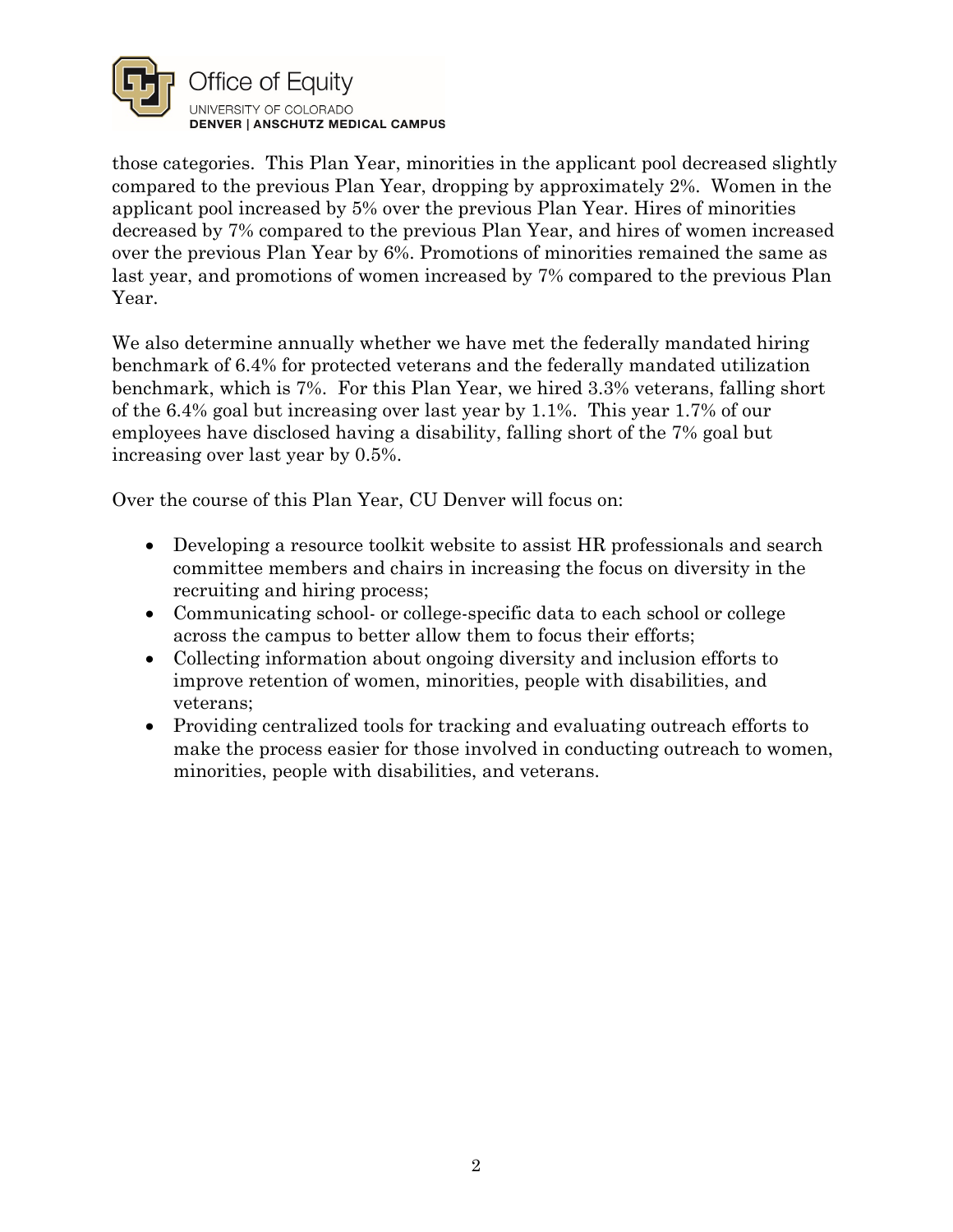

#### **Summary**

## *Introduction*

Signed into law by President Johnson in 1965, Executive Order 11246 requires federal contractors to adopt an affirmative action program. The program was designed for federal contractors to take "affirmative action" for the employment and advancement of qualified minorities. It also stated that discrimination based on a person's race or ethnicity was unlawful. The "affirmative action" or "positive steps" a federal contractor was expected to take involved eliminating existing barriers to equal opportunity that disproportionately affected minorities. In 1967, similar affirmative action obligations were created with respect to women.

Today, affirmative action programs require federal contractors to apply affirmative action toward minorities, women, protected veterans, and individuals with disabilities. The focus should be on engaging in effective outreach efforts to attract, employ, and advance those underrepresented groups and eliminate barriers to their equal opportunity. The federal program also prohibits discrimination in employment decisions on the basis of race, color, religion, sex, sexual orientation, gender identity, national origin, veteran status, and disability. All of those characteristics are covered by the University of Colorado Law of the Regents Article 10 on Non-Discrimination. Article 10 also prohibits discrimination based on pregnancy, age, creed, gender expression, political affiliation, and political philosophy.

As part of the Office of Federal Contract Compliance Programs ("OFCCP") requirements and the University's affirmative action program, the University of Colorado Denver ("CU Denver") is required to produce an annual Affirmative Action Plan ("Plan"). The purpose of the Plan is to provide campus leaders, managers, and employees with a comprehensive assessment, including statistical analysis, of our affirmative action efforts. The Plan is designed to identify employment goals, potential barriers to equal employment opportunities, and progress made toward meeting our goals. The Plan also includes a narrative description of CU Denver's employment policies, practices, and procedures that support the goal of equal opportunity by fostering a diverse and inclusive community.

The Plan includes a set of required statistical reports that allow CU Denver to evaluate its workforce and determine areas where women, racial or ethnic minorities, veterans, and individuals with disabilities are underrepresented. We accomplish this by conducting an analysis by race and gender in job categories within organizational units. To determine areas of underrepresentation, we compare the current workforce against estimates in relevant labor markets and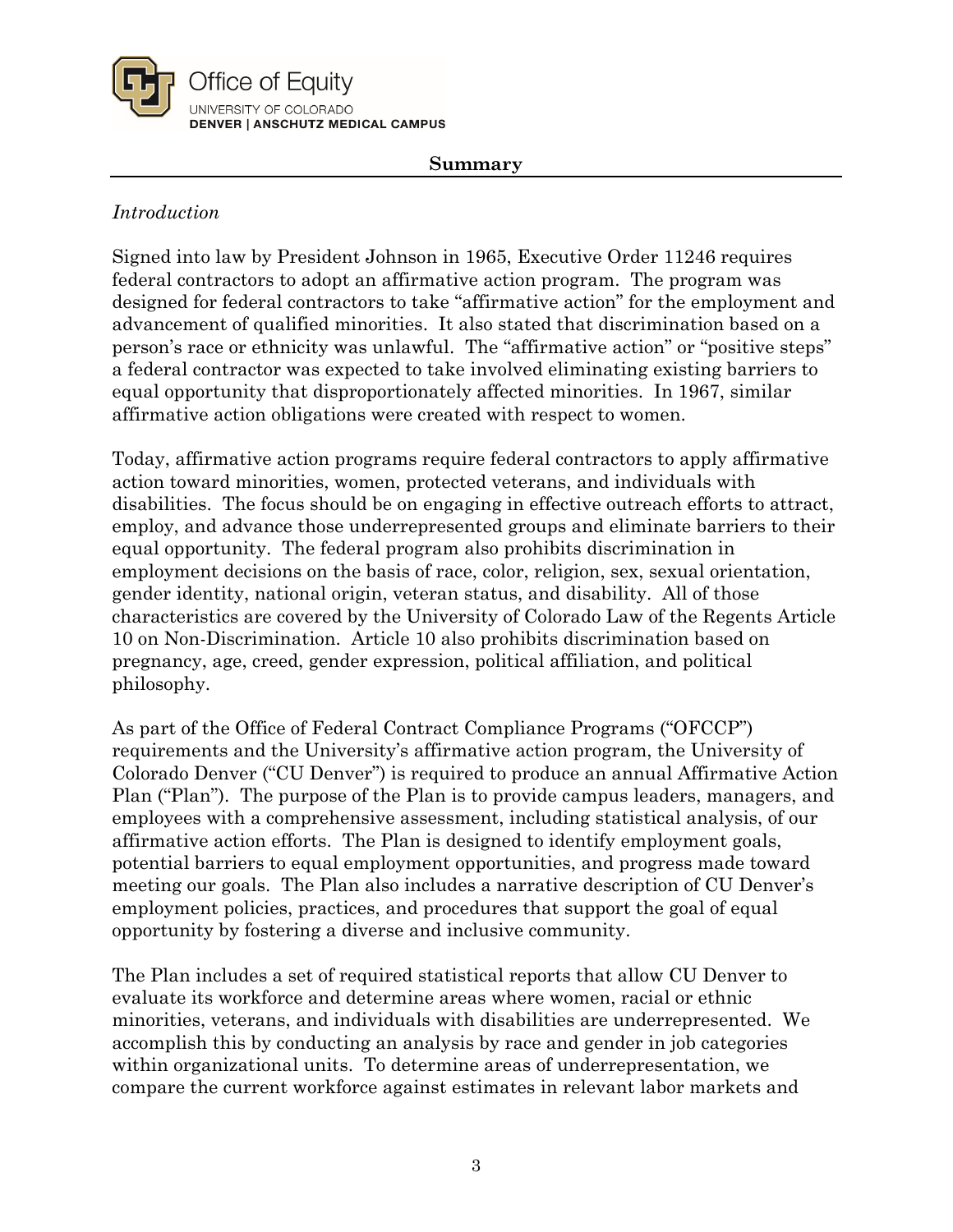

internal advancement opportunities. If underrepresentation is identified, CU Denver is required to develop effective action plans and strategies, including outreach to and recruitment of qualified minorities and women in order to achieve representation.

In addition to underrepresentation, the Plan analyzes data on applicants, hires, promotions, and separations to ensure there is no unintended disproportionate impact on race, ethnicity, or gender. This allows CU Denver to more closely identify potential barriers to equal employment opportunities and put strategies in place to help remove them.

The Plan covers all permanent employment groups, including faculty, research faculty, clinical faculty, medical residents, university staff, and classified staff. "Faculty" titles refer to tenure-track, non-tenure-track, and lecturer positions. Faculty with administrative roles, such as Dean or Vice Chancellor positions, are reported based upon their administrative appointment. Data on faculty and staff personnel, provided by the Office of Institutional Research, are reflective of November 1, 2019. Data on hires, promotions, and separations were compiled from November 1, 2018, through October 31, 2019.

CU Denver's Affirmative Action Officer is Lauren Fontana, who created the Plan.

## *Workforce Profile*

The current Affirmative Action Plan for the University of Colorado Denver includes 2,666 employees, including both faculty and staff. Minorities make up 21% of the workforce (561 employees), and women make up 55.3% (1,475 employees). "Minorities" includes employees who identified themselves as Asian, Black, Hispanic, Native American, Pacific Islander, or Two or More. Where race data was missing for employees, they were characterized as "white" for purposes of this Affirmative Action Plan. While that likely underestimates the actual percentage of minorities, it avoids inadvertently masking potential underrepresentation of minorities. Similarly, all employees who did not disclose their sex were characterized as "male," again to avoid inadvertently masking issues of underrepresentation of women. Over the course of this Plan Year, we will work to obtain demographic data for employees whose data is missing in order to conduct a more accurate analysis.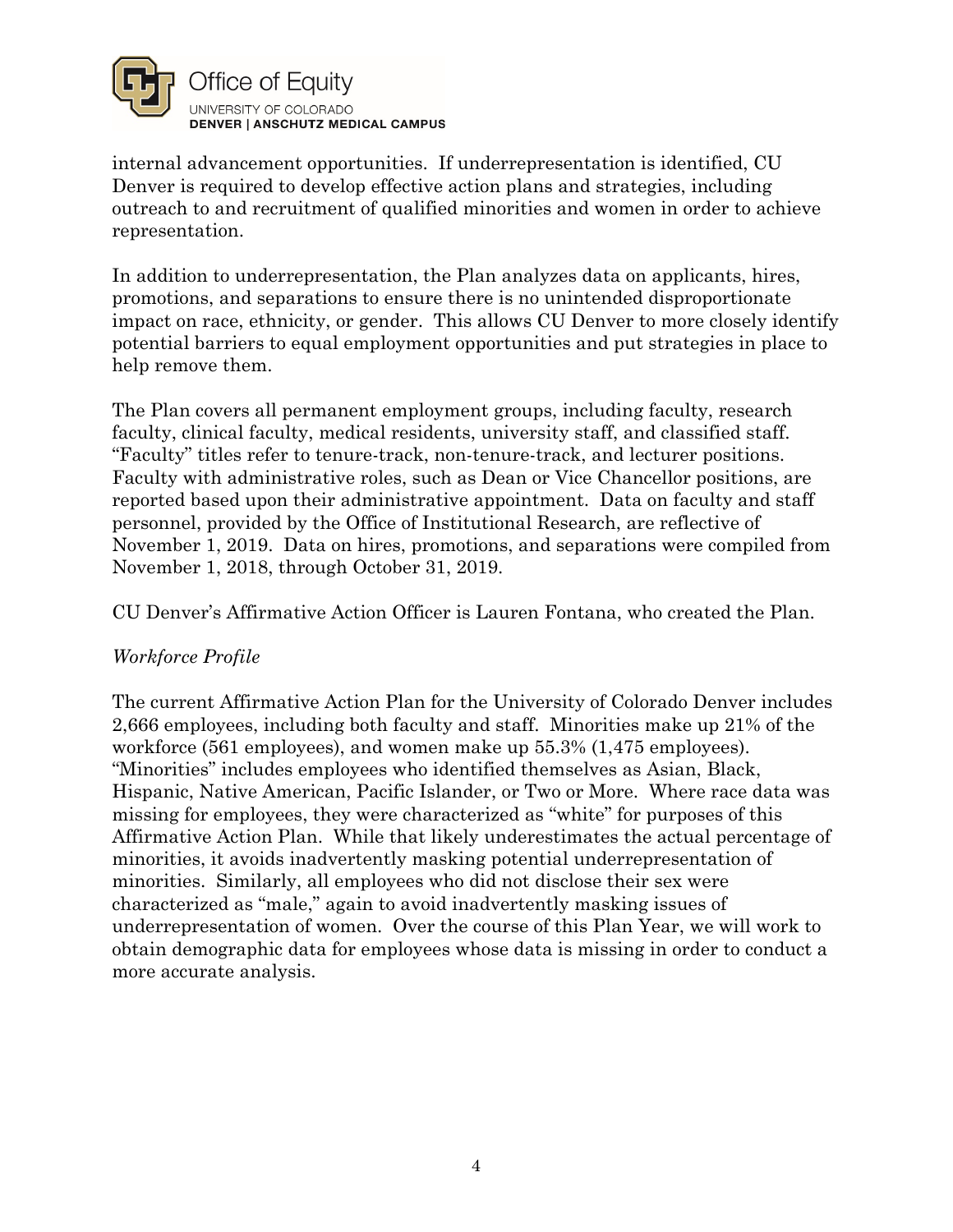

|                          | <b>Number</b> | Percentage |
|--------------------------|---------------|------------|
| Total                    | 2,666         | 100%       |
| <b>Total Minorities</b>  | 561           | 21.0%      |
| Asian                    | 194           | 7.3%       |
| <b>Black</b>             | 86            | 3.2%       |
| Hispanic                 | 239           | 9.0%       |
| <b>Native American</b>   | 15            | 0.6%       |
| Pacific Islander         |               | $0.0\%$    |
| <b>Two or More Races</b> | 26            | 1.0%       |

## **Figure 1: Workforce by Race**

#### *Placement Goals*

We identify areas of underrepresentation by placement goals. Placement goals are determined annually with respect to women and minorities by calculating differences between current workforce and estimated availability as defined by external labor markets and internal opportunities. If the difference is statistically significant, then a placement goal or area of underrepresentation is identified. Once identified, the campus is to make good-faith efforts to meet, where possible, those goals. Placement goals are not intended to be hiring quotas or set-asides for hiring those identified as being underrepresented.

Placement goals are identified by job group, which is a group of positions with similar job duties, responsibilities, opportunities, and compensation. A complete list of all job groups including job titles is available upon request. Job groups span schools, colleges, and departments across the CU Denver.

| <b>Figure 2: Placement Goals</b> |  |
|----------------------------------|--|
|                                  |  |

| <b>Job Group &amp; Name</b>                   | <b>Minorities</b> | Women |
|-----------------------------------------------|-------------------|-------|
| 01-01: Senior Instructor                      | Yes               |       |
| 01-02: Instructor                             | Yes               |       |
| 01-04: Adjunct & C/T Associate Professor      | Yes               |       |
| 01-05: Adjunct & C/T Assistant Professor      | Yes               |       |
| 01-07: Lecturer $& C/T$ Instructor            | Yes               |       |
| 02-01: Professor                              | Yes               | Yes   |
| 02-02: Associate Professor                    | Yes               | Yes   |
| 03-08: Post-Doctoral Fellow                   | Yes               |       |
| $05-01$ : Grad Assistant – Teaching           | Yes               |       |
| 06-01: Research Assistant                     | Yes               |       |
| 19-04: Senior Professional Research Assistant | Yes               |       |
| 22-02: Middle Service Occupations             | Yes               |       |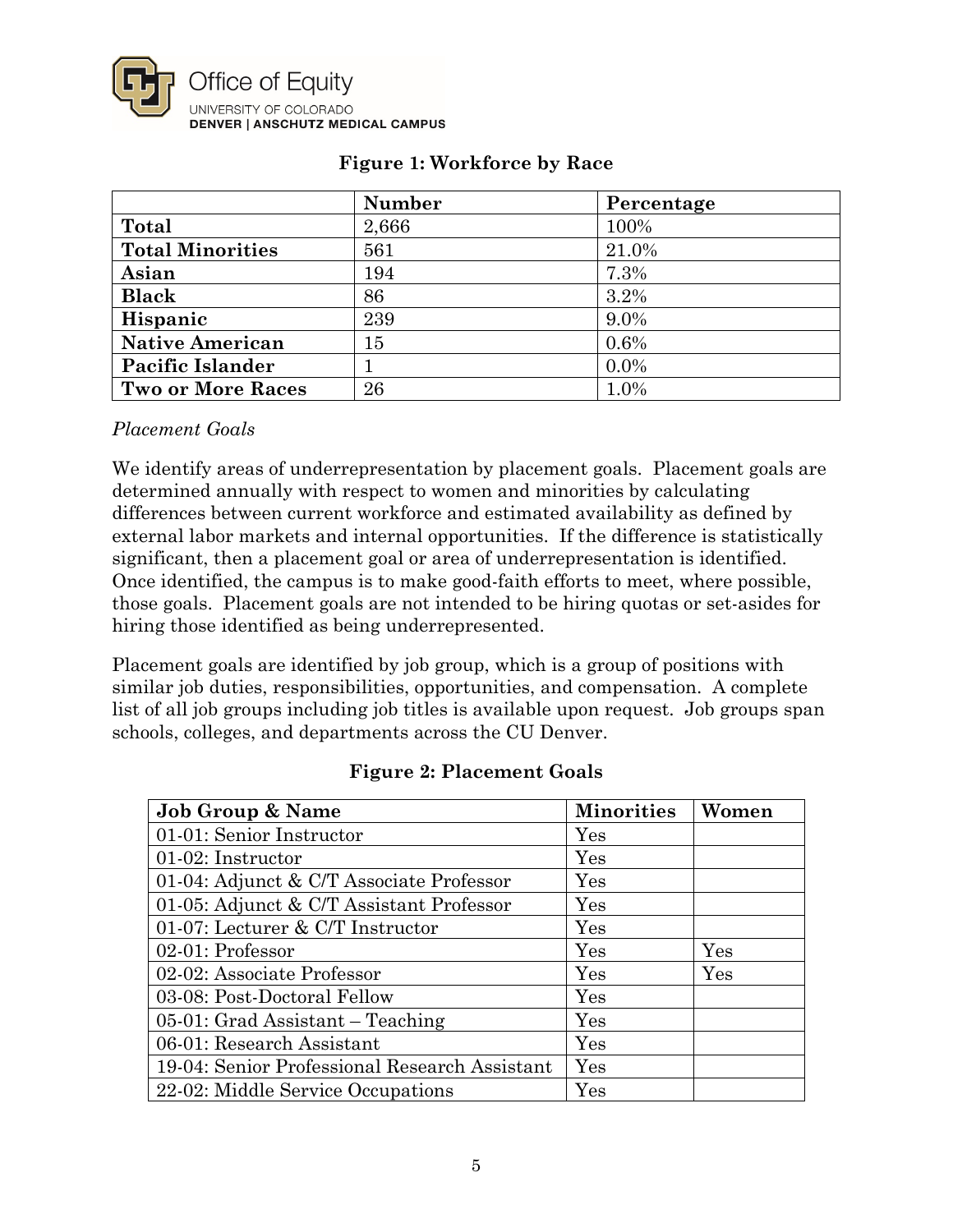

## *Applicants and Selections*

One way we can effectively measure outreach efforts is to examine the demographics of the applicant pools. Annually, the Affirmative Action Plan analyzes the applicant pools to identify any potential barriers to equal opportunity in the hiring process and determine if outreach efforts have been successful in increasing the number of qualified minorities and women. Moreover, applicant pools are compared with candidate "selections" to identify where differences in rates of hire may exist. Selections from the applicant data include all applicants (external and internal) that have been hired or offered a position for employment within our applicant tracking system, CU Careers.

Figure 3 shows the applicant pool and selections derived from data pulled out of CU Careers between November 1, 2017, and October 31, 2018. Individuals who failed to meet minimum qualifications or withdrew from consideration were excluded from analysis.

|                          | Pool    | <b>Selection Rate</b> |
|--------------------------|---------|-----------------------|
| Total                    | 3721    | 3.1%                  |
| Women                    | 59.3%   | 3.7%                  |
| <b>Total Minorities</b>  | 29.5%   | 1.8%                  |
| Asian                    | 8.2%    | 2.1%                  |
| <b>Black</b>             | 5.4%    | 1.6%                  |
| Hispanic                 | 12.4%   | 2.3%                  |
| <b>Native American</b>   | 0.3%    | $0.0\%$               |
| <b>Pacific Islander</b>  | $0.0\%$ | $0.0\%$               |
| <b>Two or More Races</b> | 2.7%    | $0.0\%$               |

## **Figure 3: Applicant Analysis**

Minorities in the applicant pool decreased slightly compared to the previous Plan Year, dropping by approximately 2%. Women in the applicant pool increased by 5% over the previous Plan year.

#### *Hires and Promotions*

The next two figures (Figure 4 and Figure 5) show the breakdown of hires and promotions. "Hires" includes both new hires and rehires of faculty and staff. "Promotions" are movements of current employees into new positions that reflect an increase of compensation, responsibilities, and opportunities.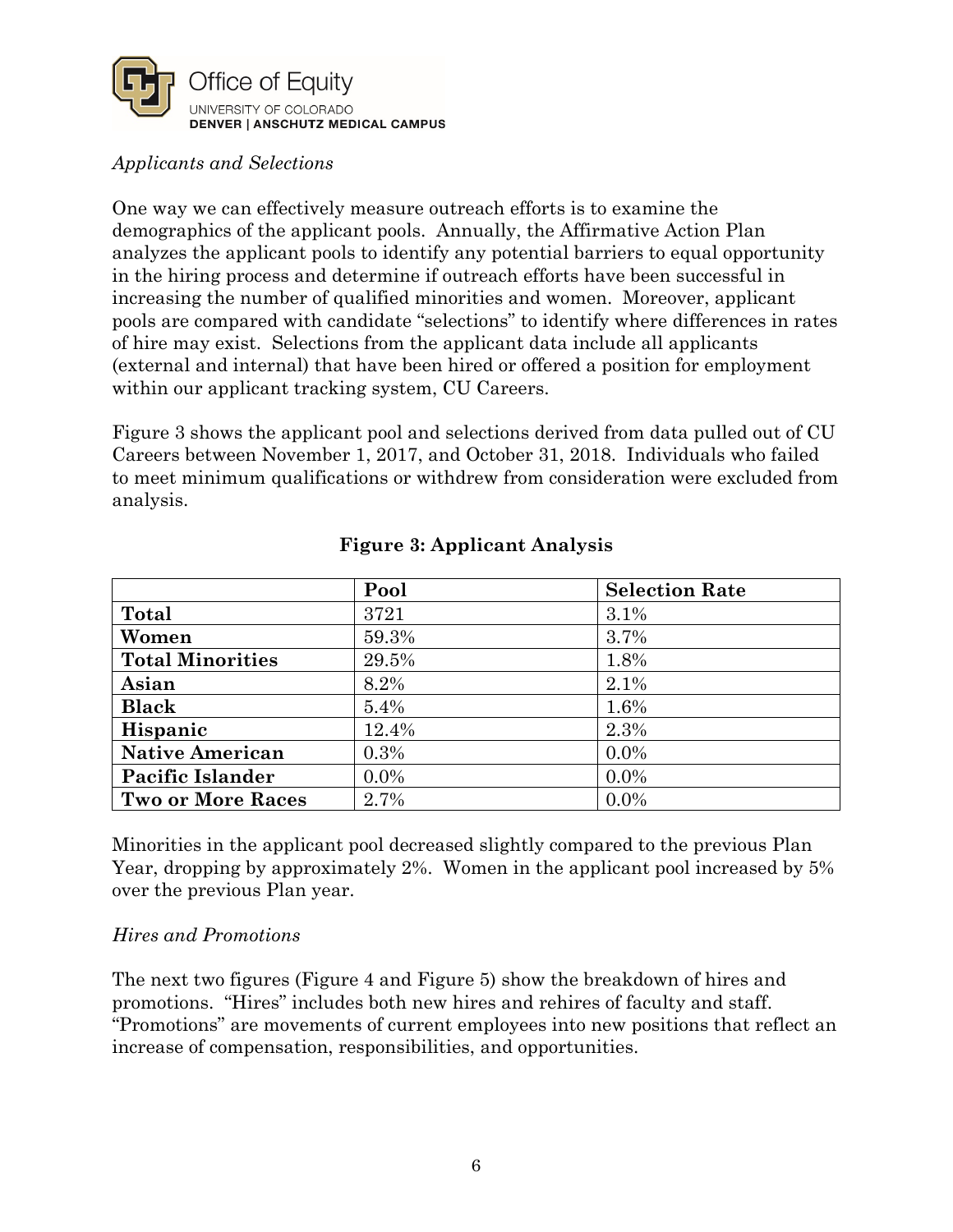

#### **Figure 4: Hires**

|                          | <b>Number</b>  | Percentage |
|--------------------------|----------------|------------|
| Total                    | 116            | 100%       |
| Women                    | 78             | 67.2%      |
| <b>Total Minorities</b>  | 19             | 16.4%      |
| Asian                    | 6              | 5.2%       |
| <b>Black</b>             | 3              | 2.6%       |
| Hispanic                 | 10             | 8.6%       |
| <b>Native American</b>   | $\overline{0}$ | $0.0\%$    |
| <b>Pacific Islander</b>  | 0              | $0.0\%$    |
| <b>Two or More Races</b> | $\overline{0}$ | $0.0\%$    |

Hires of minorities decreased by 7% compared to the previous Plan Year, and hires of women increased by 6%.

|                          | <b>Number</b>  | Percentage |
|--------------------------|----------------|------------|
| Total                    | 79             | 100%       |
| Women                    | 44             | 55.7%      |
| <b>Total Minorities</b>  | 22             | 27.8%      |
| Asian                    | 9              | 11.4%      |
| <b>Black</b>             | $\overline{2}$ | 2.5%       |
| Hispanic                 | 10             | 12.7%      |
| <b>Native American</b>   | $\Omega$       | $0.0\%$    |
| Pacific Islander         | $\Omega$       | $0.0\%$    |
| <b>Two or More Races</b> |                | 1.3%       |

#### **Figure 5: Promotions**

Promotions of minorities remained the same as the Previous Plan Year, and promotions of women increased by 7%.

#### *Separations*

Data on separations provide us with information about our retention efforts. Retention rates are indicative of whether CU Denver is welcoming and inclusive once a hire is made. Many times, understanding why an employee decides to leave an employer is difficult. Capturing data on race and sex, however, can allow us to determine if certain groups are leaving at a higher rate than other groups and how those rates compare to hires and promotions.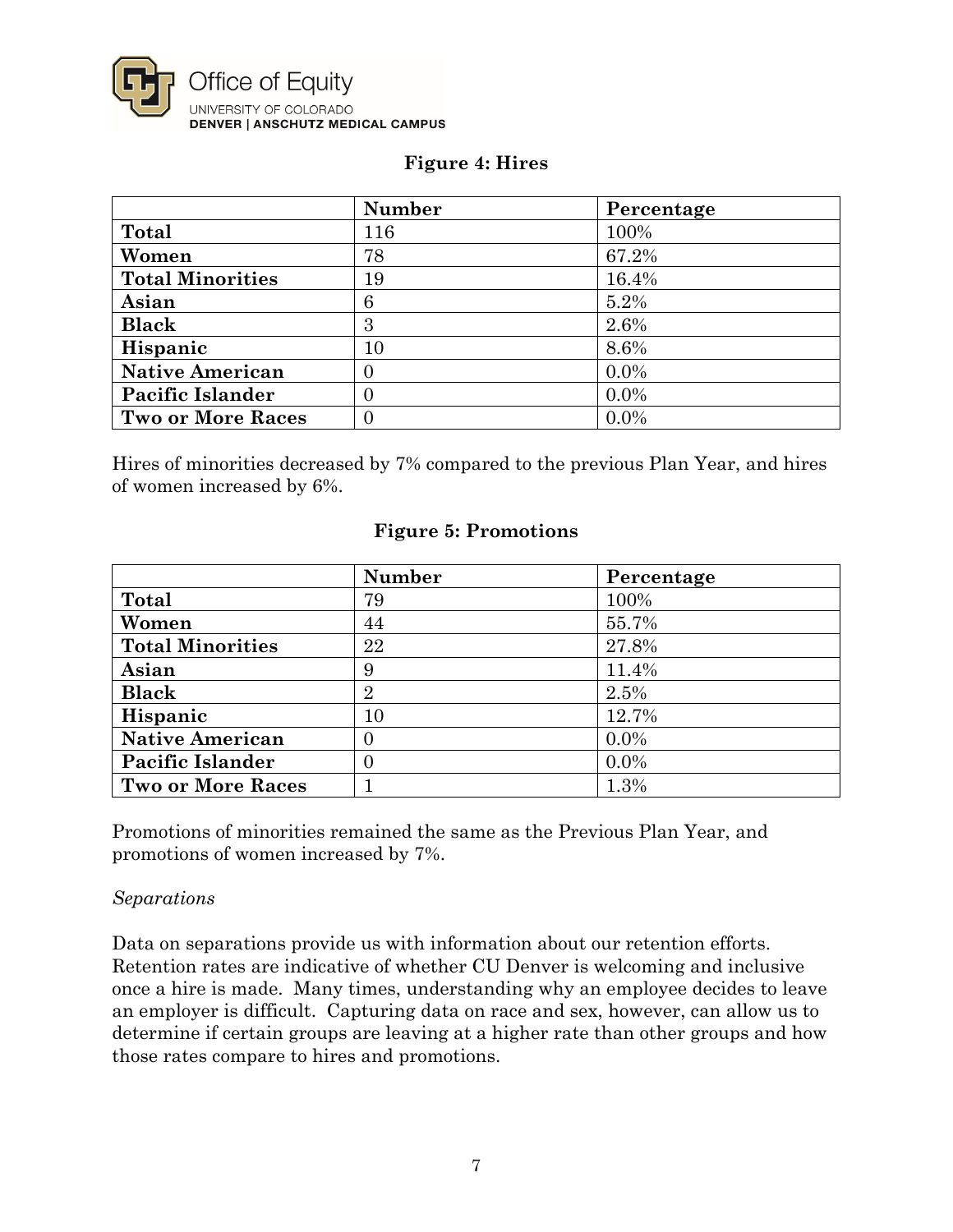

|                          | <b>Number</b> | Percentage |
|--------------------------|---------------|------------|
| Total                    | 172           | 100%       |
| Women                    | 113           | 65.7%      |
| <b>Total Minorities</b>  | 45            | 26.2%      |
| Asian                    | 10            | 5.8%       |
| <b>Black</b>             | 9             | 5.2%       |
| Hispanic                 | 22            | 12.8%      |
| <b>Native American</b>   |               | 1.2%       |
| <b>Pacific Islander</b>  | $\theta$      | $0.0\%$    |
| <b>Two or More Races</b> | 3             | 1.7%       |

## **Figure 6: Separations (Voluntary & Involuntary)**

### *Protected Veterans*

Federal contractors are required to meet hiring targets for protected veterans at a rate of 6.4% per year. Similar to the placement goals for women and minorities, if this goal is not met, CU Denver must engage in effective outreach efforts to attract and employ protected veterans. For this Plan Year, we hired 3.3% veterans, falling short of the 6.4% goal but increasing over last year by 1.1%. As with the placement goals for women and minorities, this benchmark is not a quota or set-asides for hiring protected veterans. The University of Colorado Denver will make a concerted effort during this Plan Year to recruit more veterans for employment.

## *Individuals with Disabilities*

Federal contractors have also been required since March 2014 to meet a utilization goal for employees with disabilities of 7%. If this goal is not met, CU Denver must engage in effective outreach to attract and employ individuals with disabilities. This year 1.7% of our employees have disclosed having a disability, falling short of the 7% goal but increasing over last year by 0.5%. While the 7% goal is not a quota or set-aside, it is the benchmark set by the federal government for which federal contractors are to aim. Our utilization rate is likely inaccurate, as it is probable that many employees with disabilities have not disclosed their disability status to the University. Over the course of the Plan Year, the University of Colorado Denver will work to encourage employees to disclose their disability status if they so choose.

#### *Initiatives for the Future*

The University of Colorado Denver is committed to building an environment that embraces inclusive excellence where diversity can thrive. With that in mind, we